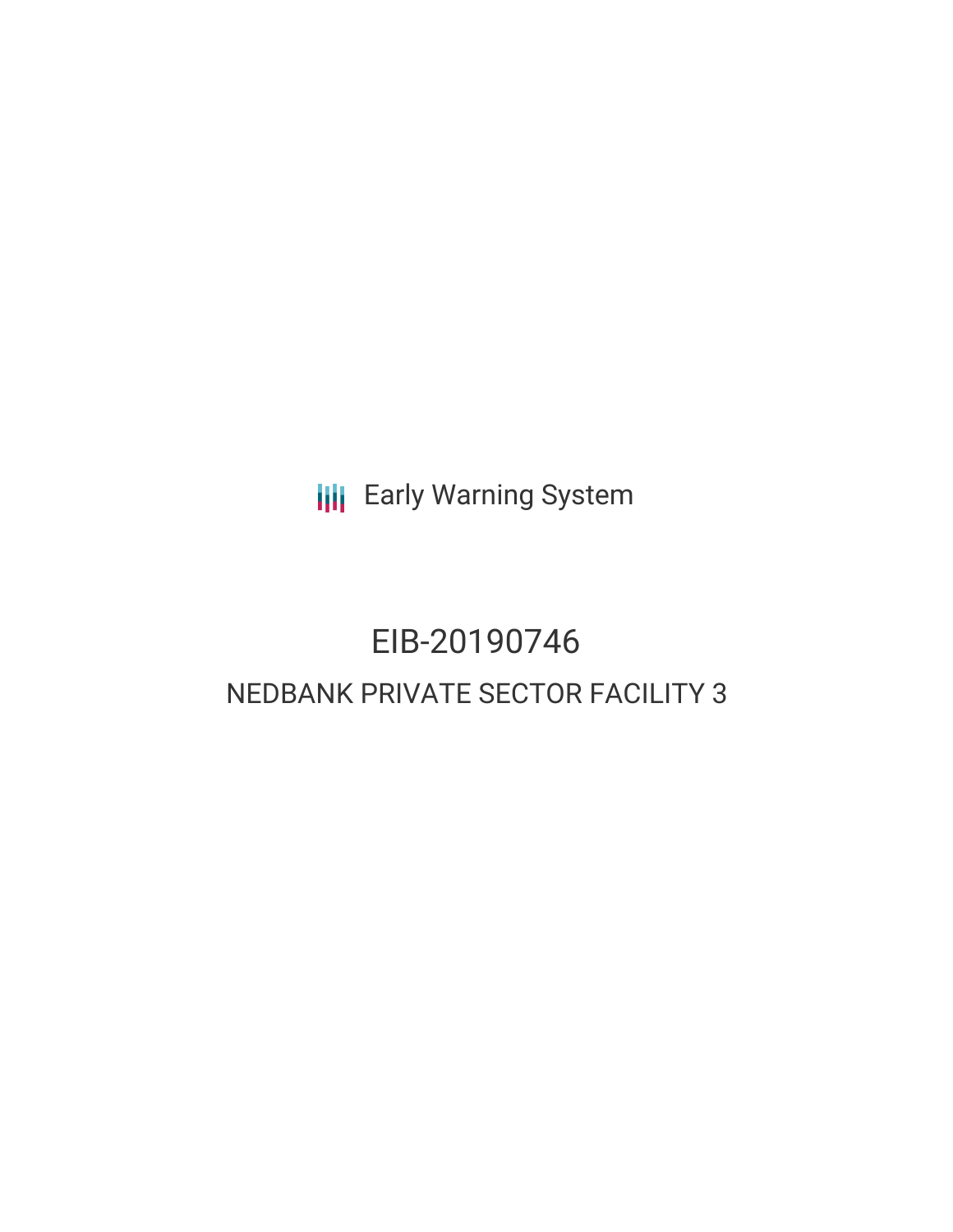

#### **Quick Facts**

| <b>Countries</b>               | South Africa                   |
|--------------------------------|--------------------------------|
| <b>Financial Institutions</b>  | European Investment Bank (EIB) |
| <b>Status</b>                  | Approved                       |
| <b>Bank Risk Rating</b>        | FI                             |
| <b>Borrower</b>                | NEDBANK LTD                    |
| <b>Sectors</b>                 | Finance                        |
| <b>Investment Type(s)</b>      | Loan                           |
| <b>Investment Amount (USD)</b> | \$100.45 million               |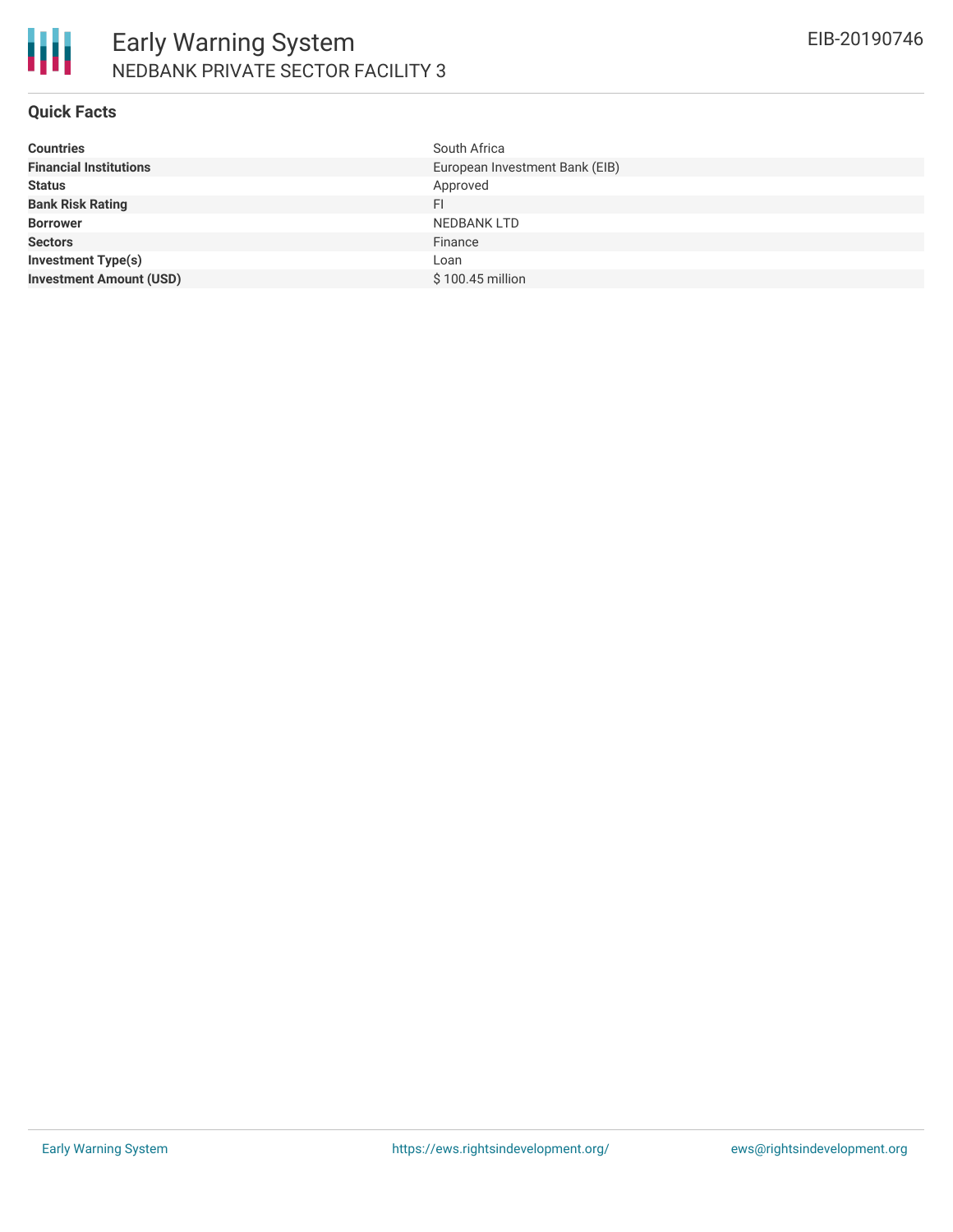

# **Project Description**

According to bank documents, the project consists of a credit facility to Nedbank for on-lending to private sector limited scale investments in South Africa.

The facility will focus on financing private entities, including small businesses, undertaking projects in South Africa.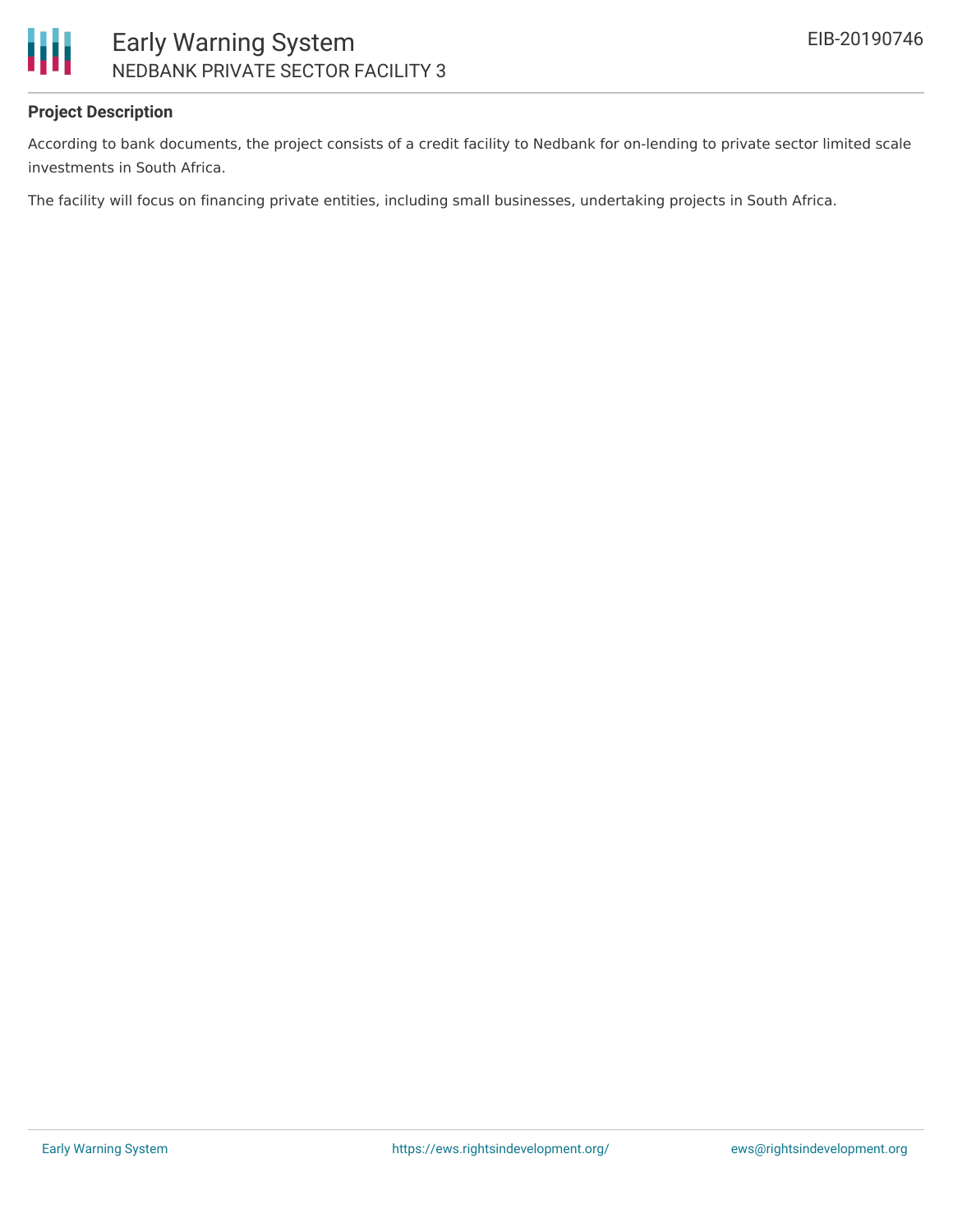### **Investment Description**

European Investment Bank (EIB)

#### **Financial Intermediary**

Financial Intermediary: A commercial bank or financial institution that receives funds from a development bank. A financial intermediary then lends these funds to their clients (private actors) in the form of loans, bonds, guarantees and equity shares. Financial intermediaries include insurance, pension and equity funds. The direct financial relationship is between the development bank and the financial intermediary.

[Nedbank](file:///actor/226/) Limited (Financial Intermediary)